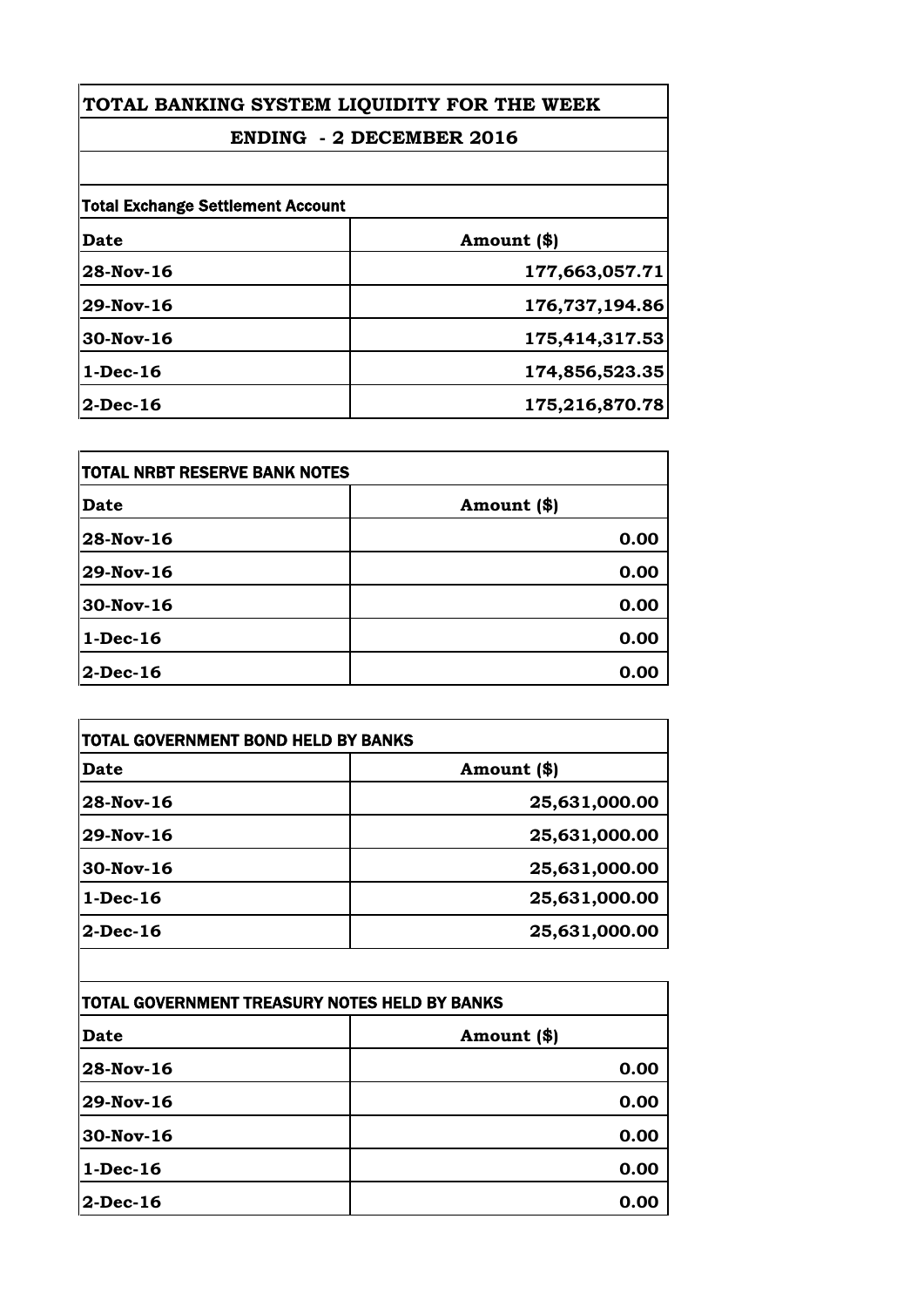## **TOTAL BANKING SYSTEM LIQUIDITY FOR THE WEEK**

## **ENDING - 9 DECEMBER 2016**

| <b>Date</b> | Amount (\$)    |
|-------------|----------------|
| $6$ -Dec-16 | 173,847,020.78 |
| $7-Dec-16$  | 183,204,788.50 |
| $8-Dec-16$  | 182,863,451.63 |
| $9-Dec-16$  | 182,336,448.40 |

| <b>ITOTAL NRBT RESERVE BANK NOTES</b> |             |
|---------------------------------------|-------------|
| Date                                  | Amount (\$) |
| $6$ -Dec-16                           | 0.00        |
| 7-Dec-16                              | 0.00        |
| $8$ -Dec-16                           | 0.00        |
| $9$ -Dec-16                           | 0.00        |

| TOTAL GOVERNMENT BOND HELD BY BANKS |               |
|-------------------------------------|---------------|
| Date                                | Amount (\$)   |
| $6$ -Dec-16                         | 25,631,000.00 |
| $7 - Dec - 16$                      | 25,631,000.00 |
| $8-Dec-16$                          | 25,631,000.00 |
| $9-Dec-16$                          | 25,631,000.00 |

| <b>TOTAL GOVERNMENT TREASURY NOTES HELD BY BANKS</b> |             |
|------------------------------------------------------|-------------|
| Date                                                 | Amount (\$) |
| $6$ -Dec-16                                          | 0.00        |
| 7-Dec-16                                             | 0.00        |
| $8-Dec-16$                                           | 0.00        |
| 9-Dec-16                                             | 0.00        |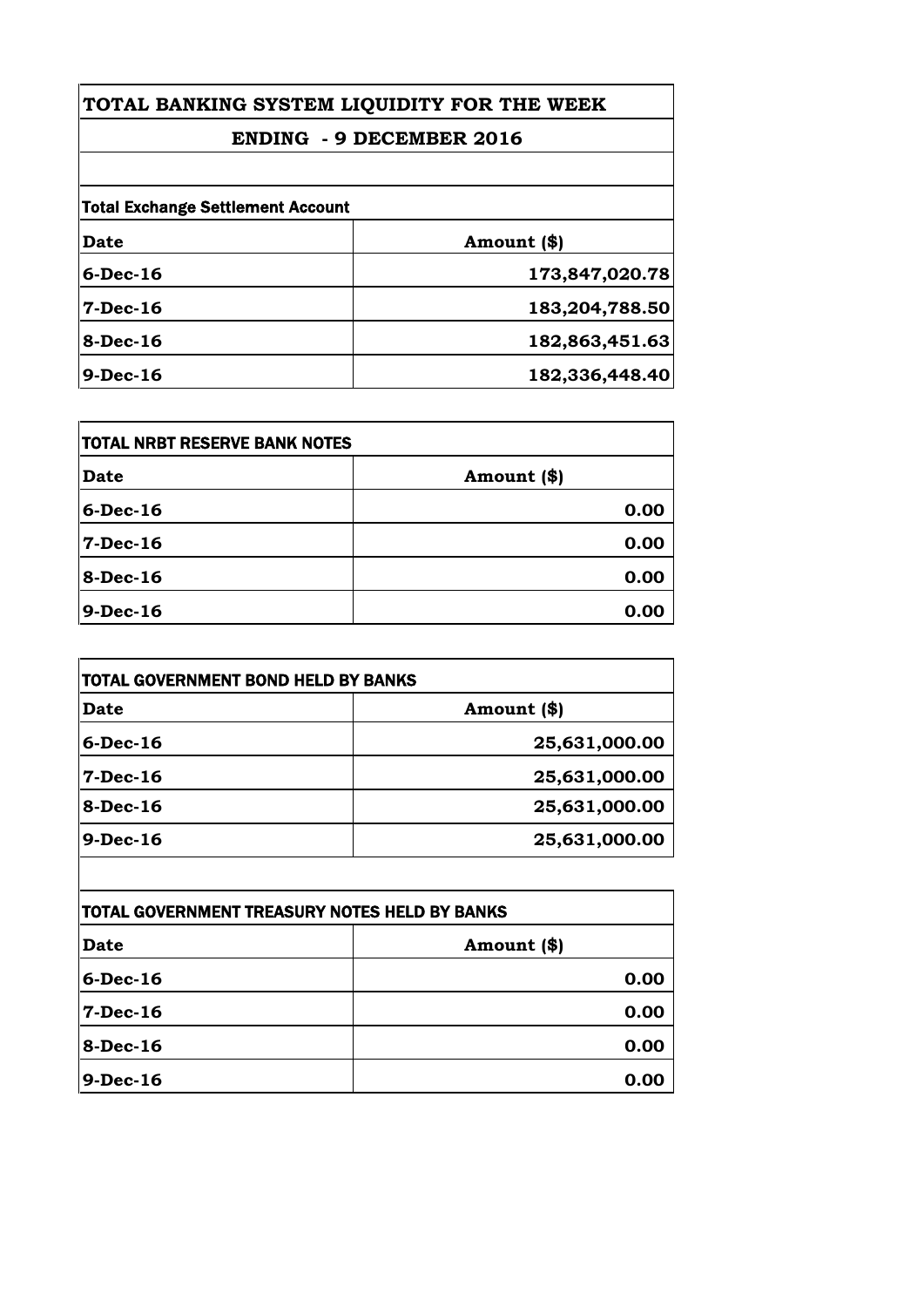| TOTAL BANKING SYSTEM LIQUIDITY FOR THE WEEK |                |
|---------------------------------------------|----------------|
| <b>ENDING - 16 DECEMBER 2016</b>            |                |
|                                             |                |
| <b>Total Exchange Settlement Account</b>    |                |
| Date                                        | Amount (\$)    |
| $12$ -Dec-16                                | 181,170,662.14 |
| $13$ -Dec-16                                | 182,346,672.91 |
| 14-Dec-16                                   | 181,258,554.71 |
| $15$ -Dec-16                                | 181,256,823.40 |
| $16$ -Dec-16                                | 180,616,100.06 |

| itotal NRBT RESERVE BANK NOTES |             |
|--------------------------------|-------------|
| <b>Date</b>                    | Amount (\$) |
| $12$ -Dec-16                   | 0.00        |
| $13$ -Dec-16                   | 0.00        |
| 14-Dec-16                      | 0.00        |
| 15-Dec-16                      | 0.00        |
| 16-Dec-16                      | 0.00        |

| TOTAL GOVERNMENT BOND HELD BY BANKS |               |
|-------------------------------------|---------------|
| Date                                | Amount (\$)   |
| $12$ -Dec-16                        | 25,631,000.00 |
| 13-Dec-16                           | 25,631,000.00 |
| 14-Dec-16                           | 25,631,000.00 |
| $15$ -Dec-16                        | 25,631,000.00 |
| $16$ -Dec-16                        | 25,631,000.00 |

| ITOTAL GOVERNMENT TREASURY NOTES HELD BY BANKS |             |
|------------------------------------------------|-------------|
| Date                                           | Amount (\$) |
| $12$ -Dec-16                                   | 0.00        |
| $13$ -Dec-16                                   | 0.00        |
| 14-Dec-16                                      | 0.00        |
| 15-Dec-16                                      | 0.00        |
| $16$ -Dec-16                                   | 0.00        |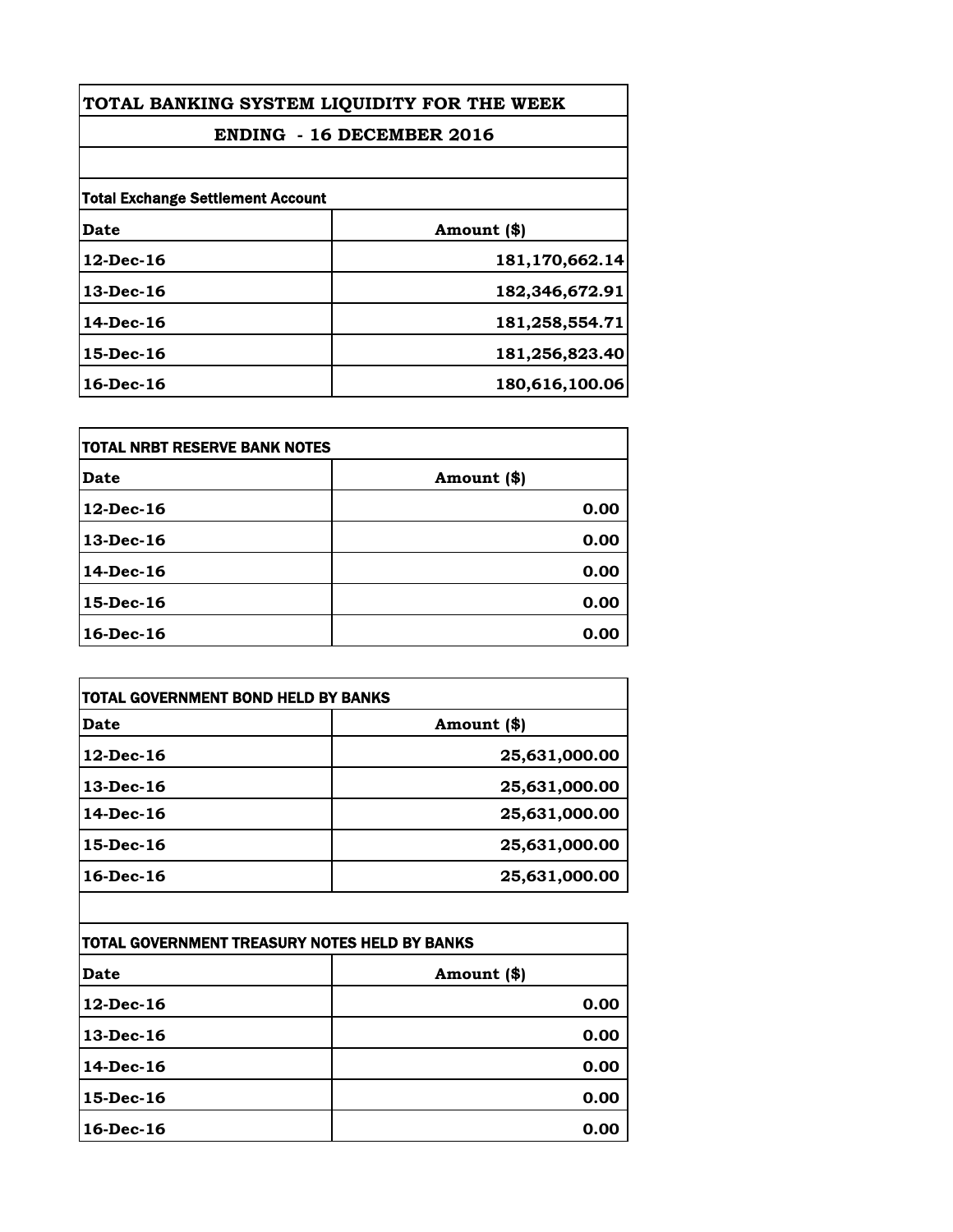| TOTAL BANKING SYSTEM LIQUIDITY FOR THE WEEK<br><b>ENDING - 23 DECEMBER 2016</b> |                |
|---------------------------------------------------------------------------------|----------------|
|                                                                                 |                |
| <b>Total Exchange Settlement Account</b>                                        |                |
| Date                                                                            | Amount (\$)    |
| $19$ -Dec-16                                                                    | 180,318,654.48 |
| $20$ -Dec-16                                                                    | 182,377,211.93 |
| $21$ -Dec-16                                                                    | 179,109,191.25 |
| $22$ -Dec-16                                                                    | 178,813,382.25 |
| $23$ -Dec-16                                                                    | 178,796,202.27 |

| itotal NRBT RESERVE BANK NOTES |             |
|--------------------------------|-------------|
| <b>Date</b>                    | Amount (\$) |
| 19-Dec-16                      | 0.00        |
| 20-Dec-16                      | 0.00        |
| <b>21-Dec-16</b>               | 0.00        |
| 22-Dec-16                      | 0.00        |
| $23$ -Dec-16                   | 0.00        |

| TOTAL GOVERNMENT BOND HELD BY BANKS |               |
|-------------------------------------|---------------|
| Date                                | Amount (\$)   |
| 19-Dec-16                           | 25,631,000.00 |
| $20$ -Dec-16                        | 25,631,000.00 |
| $21$ -Dec-16                        | 25,631,000.00 |
| $22$ -Dec-16                        | 25,631,000.00 |
| $23$ -Dec-16                        | 25,631,000.00 |

| TOTAL GOVERNMENT TREASURY NOTES HELD BY BANKS |             |
|-----------------------------------------------|-------------|
| Date                                          | Amount (\$) |
| 19-Dec-16                                     | 0.00        |
| $20$ -Dec-16                                  | 0.00        |
| <b>21-Dec-16</b>                              | 0.00        |
| $22$ -Dec-16                                  | 0.00        |
| 23-Dec-16                                     | 0.00        |